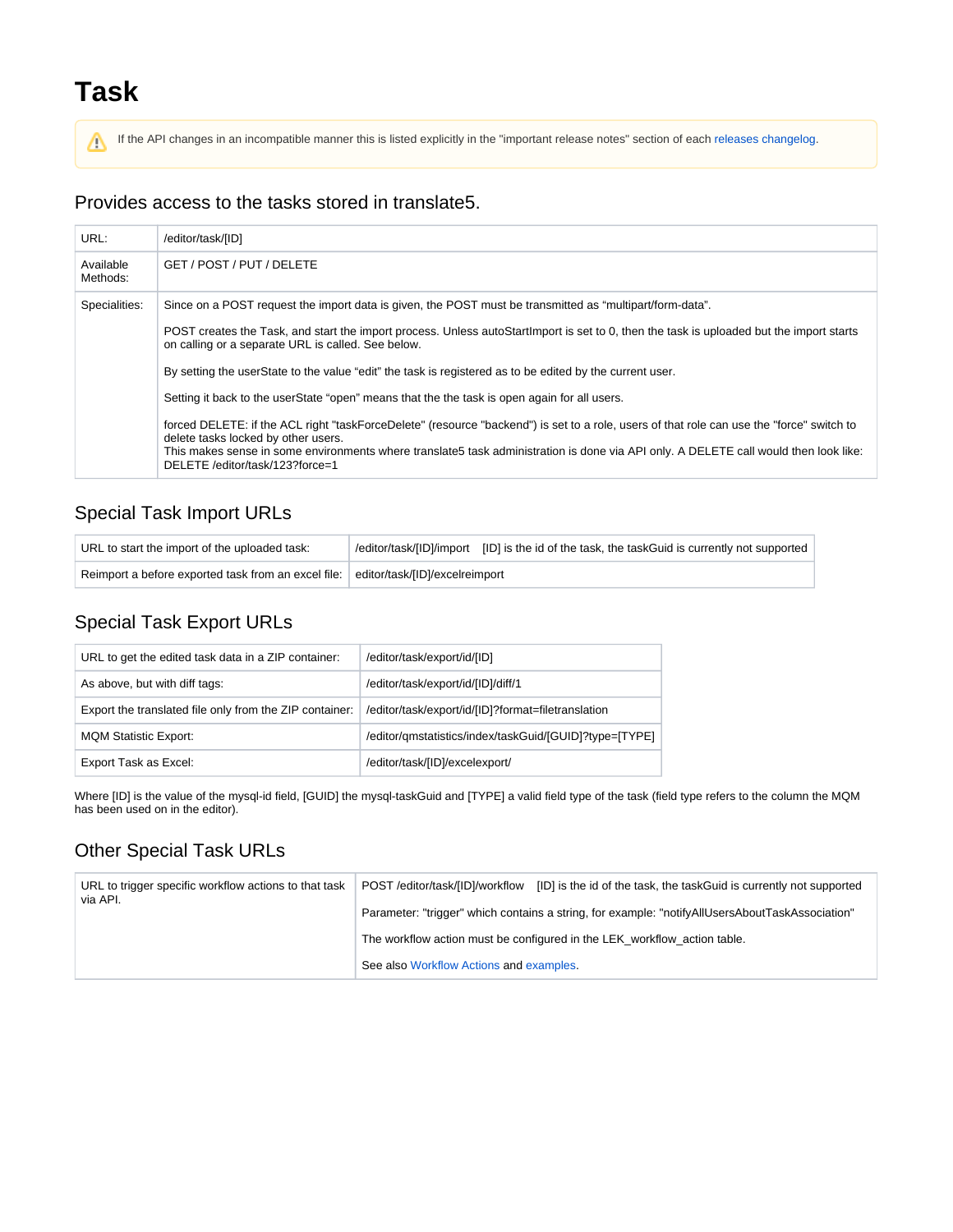| Show task import progress: | editor/task/importprogress?taskGuid=[GUID]                                                                                                                                                                                                                                                                   |
|----------------------------|--------------------------------------------------------------------------------------------------------------------------------------------------------------------------------------------------------------------------------------------------------------------------------------------------------------|
|                            | Resource layout example                                                                                                                                                                                                                                                                                      |
|                            | "progress": $\{$<br>"progress": 99.58, // total import progress in percent<br>"workersDone": 10, // total task workers with state done<br>"workersTotal": 11, // total queued task workers<br>"taskGuid": [GUID] // taskGuid<br>"workerRunning":<br>"editor_Plugins_SegmentStatistics_WriteStatisticsWorker" |

## Task Resource Layout

| Name                                   | Type                         | Info                                                                                                                                                                                                                                                                                                                                                                                                                                |
|----------------------------------------|------------------------------|-------------------------------------------------------------------------------------------------------------------------------------------------------------------------------------------------------------------------------------------------------------------------------------------------------------------------------------------------------------------------------------------------------------------------------------|
| id                                     | int                          | GET only                                                                                                                                                                                                                                                                                                                                                                                                                            |
| taskGuid                               | string                       | <b>GET only</b>                                                                                                                                                                                                                                                                                                                                                                                                                     |
| entityVersion                          | integer                      | GET only, set by server                                                                                                                                                                                                                                                                                                                                                                                                             |
| modified                               | date                         | GET only, contains the last modification timestamp of the task entity                                                                                                                                                                                                                                                                                                                                                               |
| taskNr                                 | string                       |                                                                                                                                                                                                                                                                                                                                                                                                                                     |
| foreignId                              | string                       | optional, is a 120 character long freetext field, not shown in the GUI. Can be used in installations where translate5 is used<br>embedded only, to track the taskId of the management system for example.                                                                                                                                                                                                                           |
| taskName                               | string                       |                                                                                                                                                                                                                                                                                                                                                                                                                                     |
| description                            | string                       | optional, max 500 character long textual description of the project / task                                                                                                                                                                                                                                                                                                                                                          |
| foreignName                            | string                       | optional, is a 255 character long, see foreignId.                                                                                                                                                                                                                                                                                                                                                                                   |
| sourceLang                             | string<br>/integer           | POST accepts: integers (internal ID), rfc5646 string values, LCIDs (must be prefixed with "Icid-" for example Icid-1031), GET<br>returns always the internally used language Id                                                                                                                                                                                                                                                     |
| targetLang                             | string<br>/intege<br>r/array | POST accepts: integers (internal ID), rfc5646 string values, LCIDs (must be prefixed with "Icid-" for example Icid-1031), GET<br>returns always the internally used language Id. If array of target languages is provided, for each target language, separate<br>task (project task) will be created                                                                                                                                |
| relaisLang                             | string<br>/integer           | POST accepts: integers (internal ID), rfc5646 string values, LCIDs (must be prefixed with "Icid-" for example Icid-1031), GET<br>returns always the internally used language Id                                                                                                                                                                                                                                                     |
| locked                                 | date                         | <b>GET only</b>                                                                                                                                                                                                                                                                                                                                                                                                                     |
| lockingUser                            | string                       | <b>GET only</b>                                                                                                                                                                                                                                                                                                                                                                                                                     |
| lockingUsern<br>ame                    | string                       | <b>GET only</b>                                                                                                                                                                                                                                                                                                                                                                                                                     |
| lockedInterna<br><b>ISessionUnigId</b> | string                       | GET only                                                                                                                                                                                                                                                                                                                                                                                                                            |
| state                                  | string                       | POST: can be omitted, is set automatically to "import"<br>PUT: "end" to end a task, "open" to reopen an ended task.<br>GET: returns the current state of the task<br>import task is still importing data<br>error task import produced and error and task is not usable<br>end task is ended by a user<br>open task is usable by users<br>unconfirmed task is unconfirmed, can not be edited, must be confirmed (status open) first |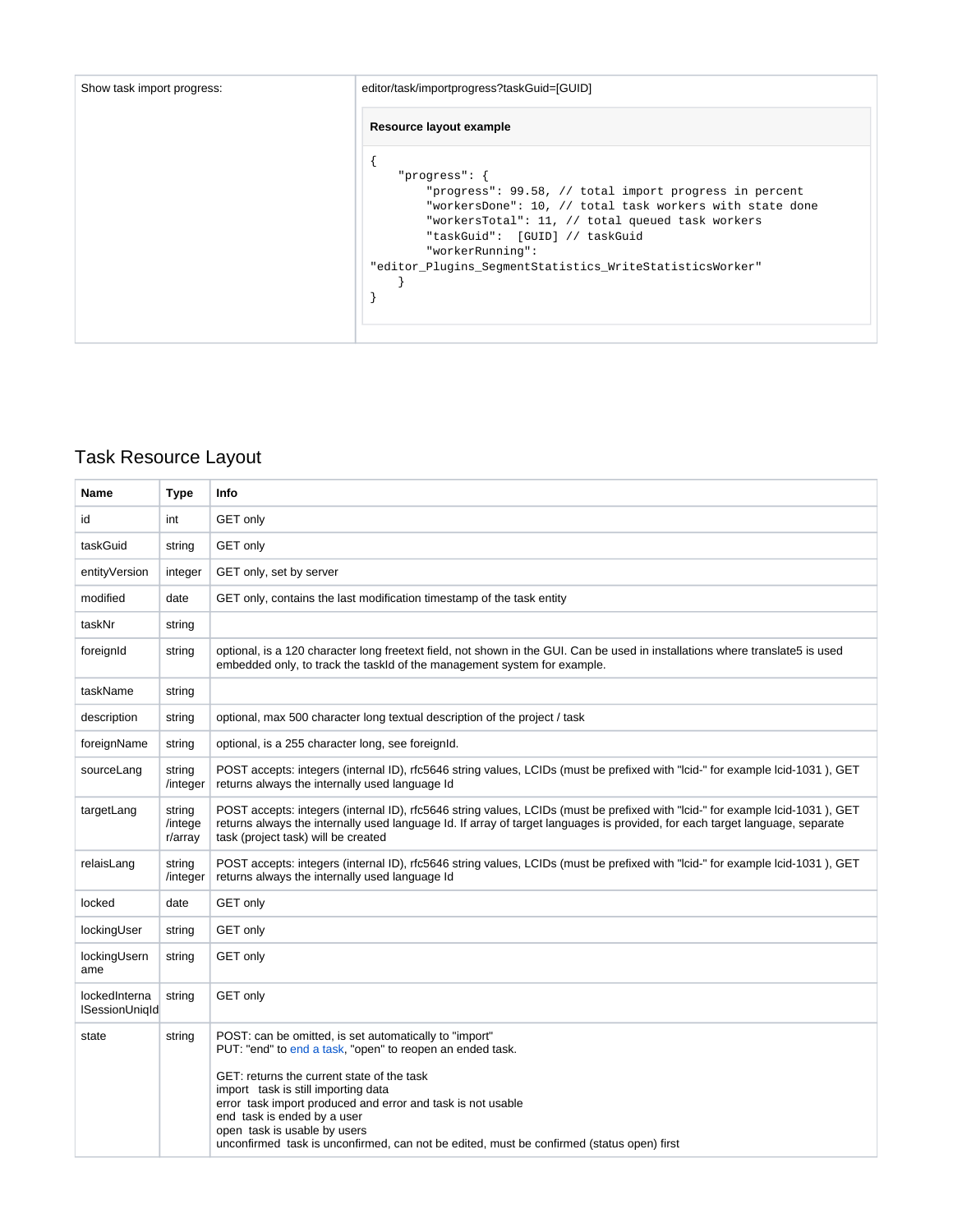| workflow                                | string                | The name of the workflow used in the task                                                                                                                                   |
|-----------------------------------------|-----------------------|-----------------------------------------------------------------------------------------------------------------------------------------------------------------------------|
| workflowStep                            | integer               | The workflow step nr                                                                                                                                                        |
| workflowStep<br>Name                    | string                | The name of the current workflow step                                                                                                                                       |
| pmGuid                                  | string                |                                                                                                                                                                             |
| pmName                                  | string                |                                                                                                                                                                             |
| wordCount                               | integer               |                                                                                                                                                                             |
| targetDeliver<br>yDate (depr<br>ecated) | date                  | The date field is deprecated. Use LEK_taskUserAssoc deadlineDate instead.                                                                                                   |
| referenceFiles                          |                       | boolean GET only                                                                                                                                                            |
| terminologie                            | boolean               | <b>GET only</b>                                                                                                                                                             |
| orderdate                               | dateti<br>me          |                                                                                                                                                                             |
| enddate                                 | dateti<br>me          | GET only, contains the datetime when task is set to status end (calculated)                                                                                                 |
| edit100Perce<br>ntMatch                 |                       | boolean POST only                                                                                                                                                           |
| lockLocked                              |                       | boolean POST only                                                                                                                                                           |
| emptyTargets                            | boolean               | GET only, flag if task has contained only empty targets on import time and is therefore a translation job, or otherwise<br>contained some translations and is a review job  |
| importAppVer<br>sion                    | string                | GET only, contains the translate5 version used at import time                                                                                                               |
| customerId                              | integer               | The client for the task (= id from table LEK_customer)                                                                                                                      |
| enableSourc<br>eEditing                 |                       | boolean POST only                                                                                                                                                           |
| autoStartImp<br>ort                     | boolean               | POST only, optional, defaults to true. set it to false to prevent an automatic start of the import - for additional configuration,<br>preprocessing before the real import. |
| qmSubEnabl<br>ed                        |                       | boolean GET only                                                                                                                                                            |
| qmSubFlags                              | auto                  | GET only                                                                                                                                                                    |
| qmSubSeveri<br>ties                     | auto                  | <b>GET only</b>                                                                                                                                                             |
| userState                               | string                | As defined by the workflow.                                                                                                                                                 |
| userRole                                | string                | GET only                                                                                                                                                                    |
| userStep                                | string                | <b>GET only</b>                                                                                                                                                             |
| segmentFields                           | auto                  | GET only, list with associated segment fields                                                                                                                               |
| userPrefs                               | auto                  | GET only, list with associated default user preferences                                                                                                                     |
| users                                   | auto                  | GET only, list with associated users                                                                                                                                        |
| taskassocs                              | auto                  | With Language Resources: GET only, list with associated Language Resources                                                                                                  |
| userCount                               | integer               | GET only                                                                                                                                                                    |
| fileCount                               | integer               | GET only                                                                                                                                                                    |
| exportRunning                           | string                | GET only                                                                                                                                                                    |
| defaultSegm<br>entLayout                | boolean               | <b>GET only</b>                                                                                                                                                             |
| importUpload                            | <b>HTTP</b><br>Upload | POST only                                                                                                                                                                   |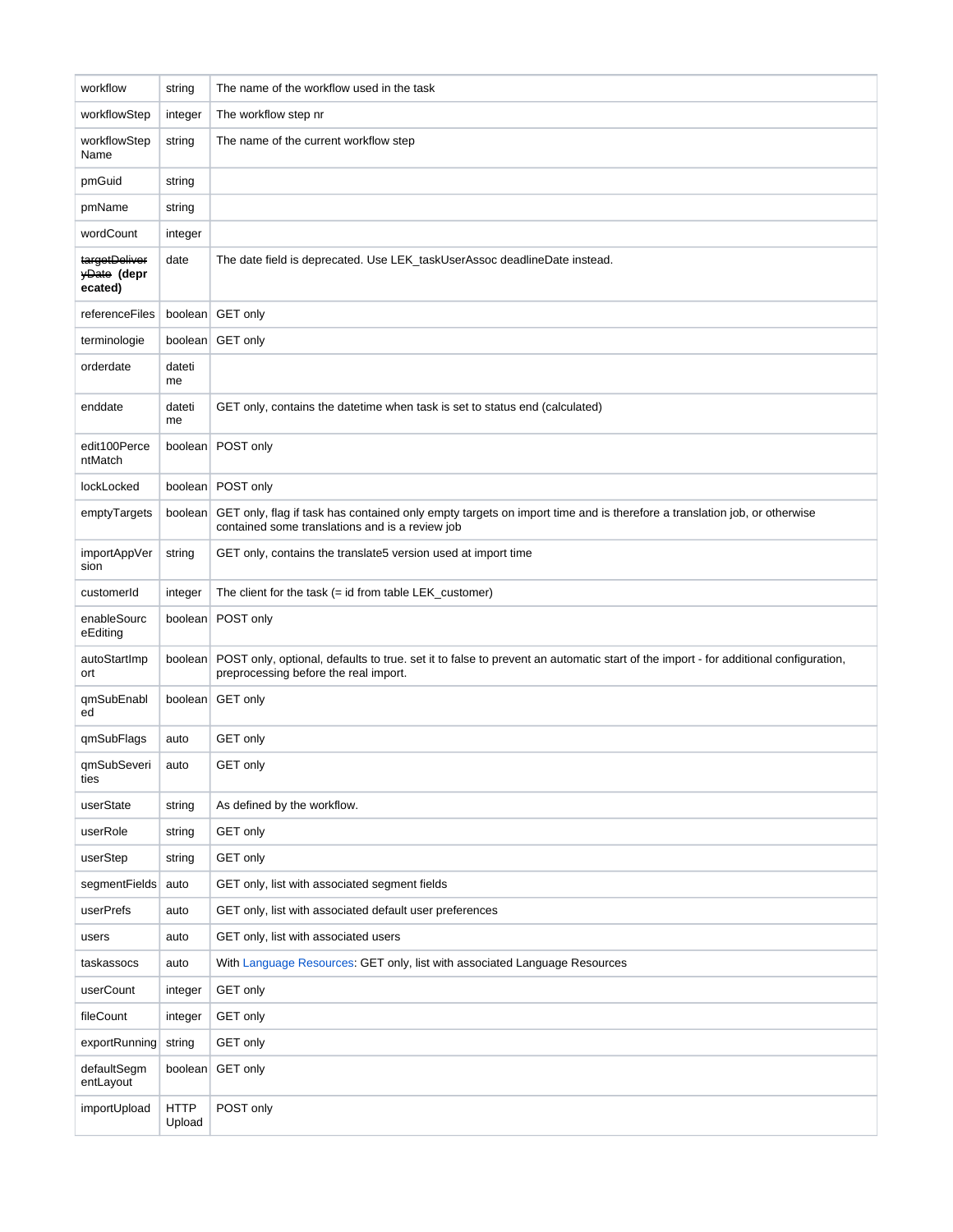| usageMode                   | string  | Currently 'competitive' or 'cooperative' or 'simultaneous'.                                                                                                                                                                                                                                                                                                                                                                                                                                      |
|-----------------------------|---------|--------------------------------------------------------------------------------------------------------------------------------------------------------------------------------------------------------------------------------------------------------------------------------------------------------------------------------------------------------------------------------------------------------------------------------------------------------------------------------------------------|
|                             |         | competitive: only the first user accepting the task may work on it.<br>cooperative: All associated users may work on the task, but always one user at a time.<br>simultaneous: All associated users may work on the same task at the same time.                                                                                                                                                                                                                                                  |
|                             |         | Note: if no value is provided on task creation, the value will be evaluated from this config runtimeOptions.import.<br>initialTaskUsageMode                                                                                                                                                                                                                                                                                                                                                      |
|                             |         | This config is overridable on client level                                                                                                                                                                                                                                                                                                                                                                                                                                                       |
| segmentFinis<br>hCount      | integer | GET only, calculated(reviewed/translated depends on the workflow step) number of segments in the current workflow                                                                                                                                                                                                                                                                                                                                                                                |
| segmentCou<br>nt            | integer | GET only, total number of segments in the current task                                                                                                                                                                                                                                                                                                                                                                                                                                           |
| workflowProg<br>ressSummary | string  | GET only; Workflow step progress for each workflow step.<br>Response layout:<br>L<br>{workflowStep: translation, status: finished, progress: 100},<br>{workflowStep: proofreading, status: running, progress: 33},<br>{workflowStep: translatorCheck, status: open, progress: 0}<br>1                                                                                                                                                                                                            |
| visualReview                | file    | POST only, Plugin Visual Review only.<br>Adds a (single) file as the source for the visual review. If the import zip already contains a "visualReview" folder with review<br>sources this file will be added to the ones provided in the zip. Filetype can be "pdf" or "html"                                                                                                                                                                                                                    |
| visualReview<br>Html        | array   | POST only, Plugin Visual Review only.<br>An URL to a website that will be taken as a source(more info about the source linking here: Upload rules) for the visual review.<br>The URL will be downloaded with all linked ressources. Overwrites any sources provided via "visualReview" or in the import<br>package.<br>The provided URL has to be fully qualified like "https://www.translate5.net/en/translate5-open-source-translation-system/" and<br>has to be accessible without login etc. |
| mappingType                 | string  | POST only, Plugin Visual Review only.                                                                                                                                                                                                                                                                                                                                                                                                                                                            |
|                             |         | Defines, if the visual review is mapped to the source or target of the segments. Defaults to "source". (source   target)                                                                                                                                                                                                                                                                                                                                                                         |
| taskType                    | string  | GET only. Possible values:<br>default - default task type<br>projectTask - task type when the task is part of project task collection<br>project - root task for all project tasks<br>" instanttranslate-pre-translate - task type for translated files via instant-translate, is introduced via instant-translate<br>plugin.<br>See below section task types for details.                                                                                                                       |
| projectId                   | integer | GET only, project id of the task. For taskType <b>default, project</b> and <b>instanttranslate-pre-translate</b> this will have the same<br>value as the id. For tasks with taskType projectTask, this will have the value of the root task(task with taskType project) of<br>the project task collection                                                                                                                                                                                        |
| importProgre<br>SS          | integer | GET only (the task must be in state import or matchanalysis), Current import(or running matchanalysis worker) total progress.                                                                                                                                                                                                                                                                                                                                                                    |

#### Import push callback

To prevent excessive polling of the task state while import a HTTP callback can be configured. This is needed since task imports may need up to hours, depending on task size and used features (like term tagging).

To configure the callback search in the configuration for "runtimeOptions.import.callbackUrl" and set the value to your URL:

- If a URL is set, this URL is called with HTTP POST after task import, where the task itself is contained as JSON (only the meta data, not the uploaded files).
- The callback is also called in case of import errors, so your callback handler must evaluate the tasks state field given in json. A sate of "open" (or in other words not "error") means a successful import of that task.
- If the callback is not returning a HTTP 200 status, translate5 will add a warning into the application log on each call of the callback.

In seldom cases the import is crashing in a way no callback can be send (server reboot for example). In that case such a task is set to state error after 48 hours, which then triggers the callback finally. The 48 hours can be configured too: runtimeOptions.import.timeout